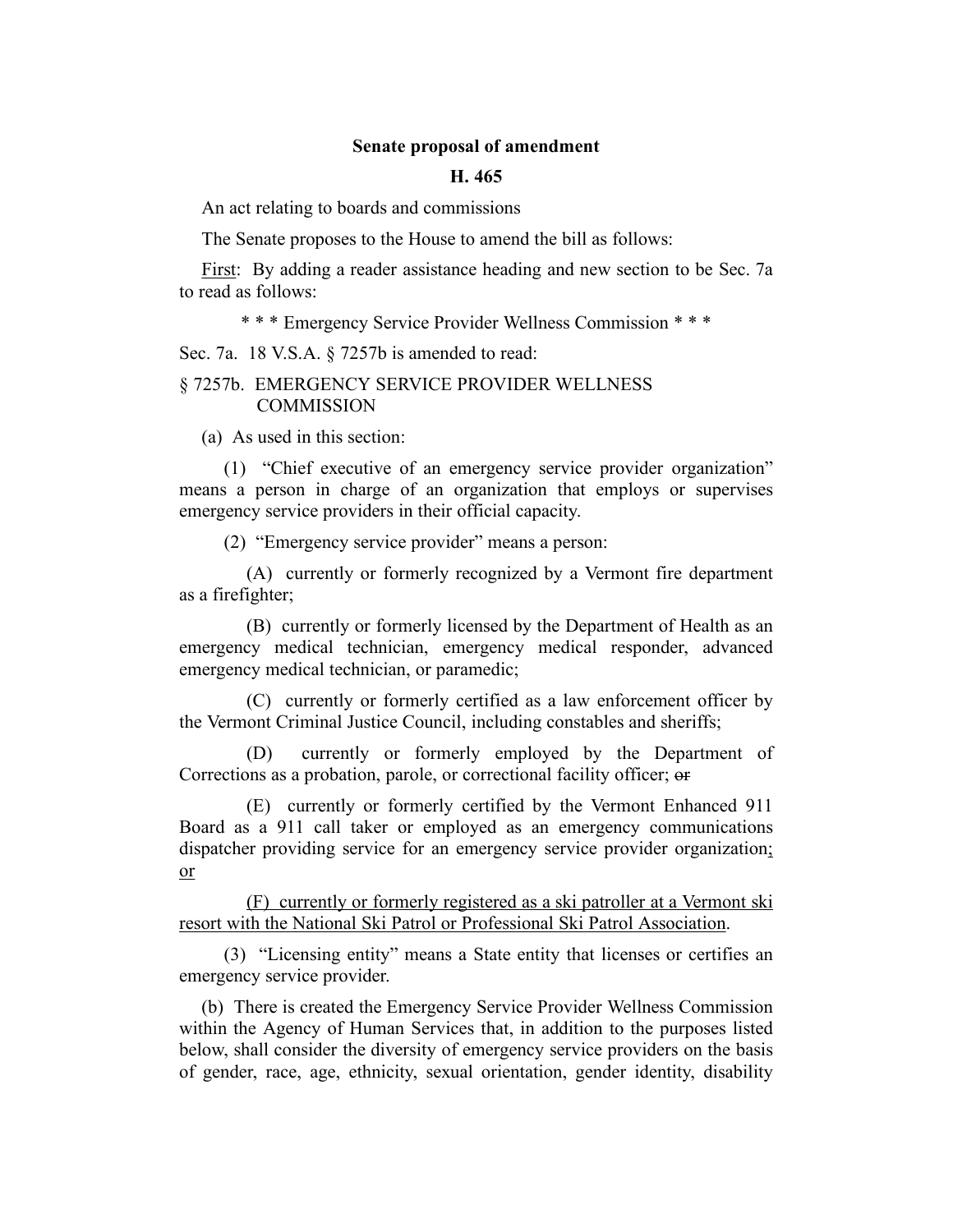status, and the unique needs that emergency service providers who have experienced trauma may have as a result of their identity status:

(1) to identify where increased or alternative supports or strategic investments within the emergency service provider community, designated or specialized service agencies, or other community service systems could improve the physical and mental health outcomes and overall wellness of emergency service providers;

(2) to identify how Vermont can increase capacity of qualified clinicians in the treatment of emergency service providers to ensure that the services of qualified clinicians are available throughout the State without undue delay;

(3) to create materials and information, in consultation with the Department of Health, including a list of qualified clinicians, for the purpose of populating an electronic emergency service provider wellness resource center on the Department of Health's website;

(4) to educate the public, emergency service providers, State and local governments, employee assistance programs, and policymakers about best practices, tools, personnel, resources, and strategies for the prevention and intervention of the effects of trauma experienced by emergency service providers;

(5) to identify gaps and strengths in Vermont's system of care for both emergency service providers who have experienced trauma and their immediate family members to ensure access to support and resources that address the impacts of primary and secondary trauma;

(6) to recommend how peer support services and qualified clinician services can be delivered regionally or statewide;

(7) to recommend how to support emergency service providers in communities that are resource challenged, remote, small, or rural;

(8) to recommend policies, practices, training, legislation, rules, and services that will increase successful interventions and support for emergency service providers to improve health outcomes, job performance, and personal well-being and reduce health risks, violations of employment, and violence associated with the impact of untreated trauma, including whether to amend Vermont's employment medical leave laws to assist volunteer emergency service providers in recovering from the effects of trauma experienced while on duty; and

(9) to consult with federal, State, and municipal agencies, organizations, entities, and individuals in order to make any other recommendations the Commission deems appropriate.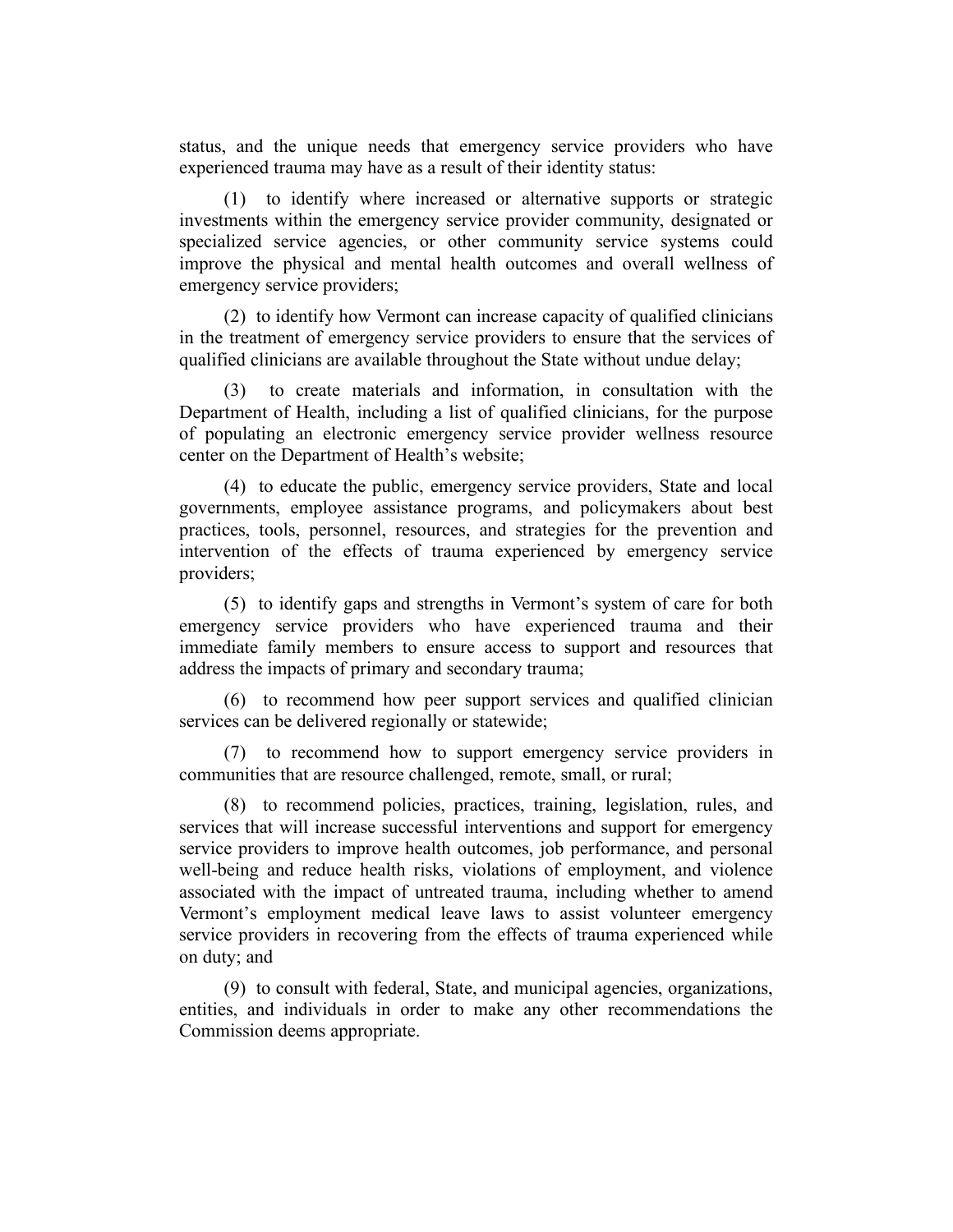(c)(1) The Commission shall comprise the following members and, to the extent feasible, include representation among members that reflects the gender, gender identity, racial, age, ethnic, sexual orientation, social, and disability status of emergency service providers in the State:

\* \* \*

(W) a representative, appointed by the Vermont Association for Hospitals and Health Systems; and

(X) the Executive Director of the Enhanced 911 Board or designee; and

(Y) a member of the National Ski Patrol appointed by consensus agreement of the National Ski Patrol Northern Vermont and Southern Vermont Regional Directors.

\* \* \*

Second: In Sec. 8, 32 V.S.A. § 1010, in subdivision (e)(1), following the last sentence of the subdivision, by inserting the following:

Prior to submitting this schedule, the Governor shall consult with each elective officer or State officer who administers per diems that are not funded by the General Fund.

Third: In Sec. 8, 32 V.S.A. § 1010, in subdivision (e)(2), following the last sentence of the subdivision, by inserting the following:

The agency or department shall include within its annual budget documentation the justification for any current or projected per diem rate that is greater than \$50.00, including the justification for authorizing a per diem rate of greater than \$50.00 for a board, commission, council, or committee created by executive order pursuant to subsection (g) of this section.

Fourth: In Sec. 8, 32 V.S.A. § 1010, in subsection (e), by inserting a new subdivision to be subdivision (3) to read as follows:

(3) When the General Assembly is not in session, a department or agency may only increase the per diem rate above the level included in their budget submission if approved by the Commissioner of Finance and Management after review of written justification for the per diem rate adjustment.

Fifth: By striking out Sec. 9, effective date, and its reader assistance heading in their entireties and inserting in lieu thereof two new sections to be Secs. 9 and 10 and a reader assistance heading to read as follows:

Sec. 9. DEPARTMENT OF FINANCE AND MANAGEMENT; FISCAL YEAR 2024; PER DIEM MAXIMUM; REPORT